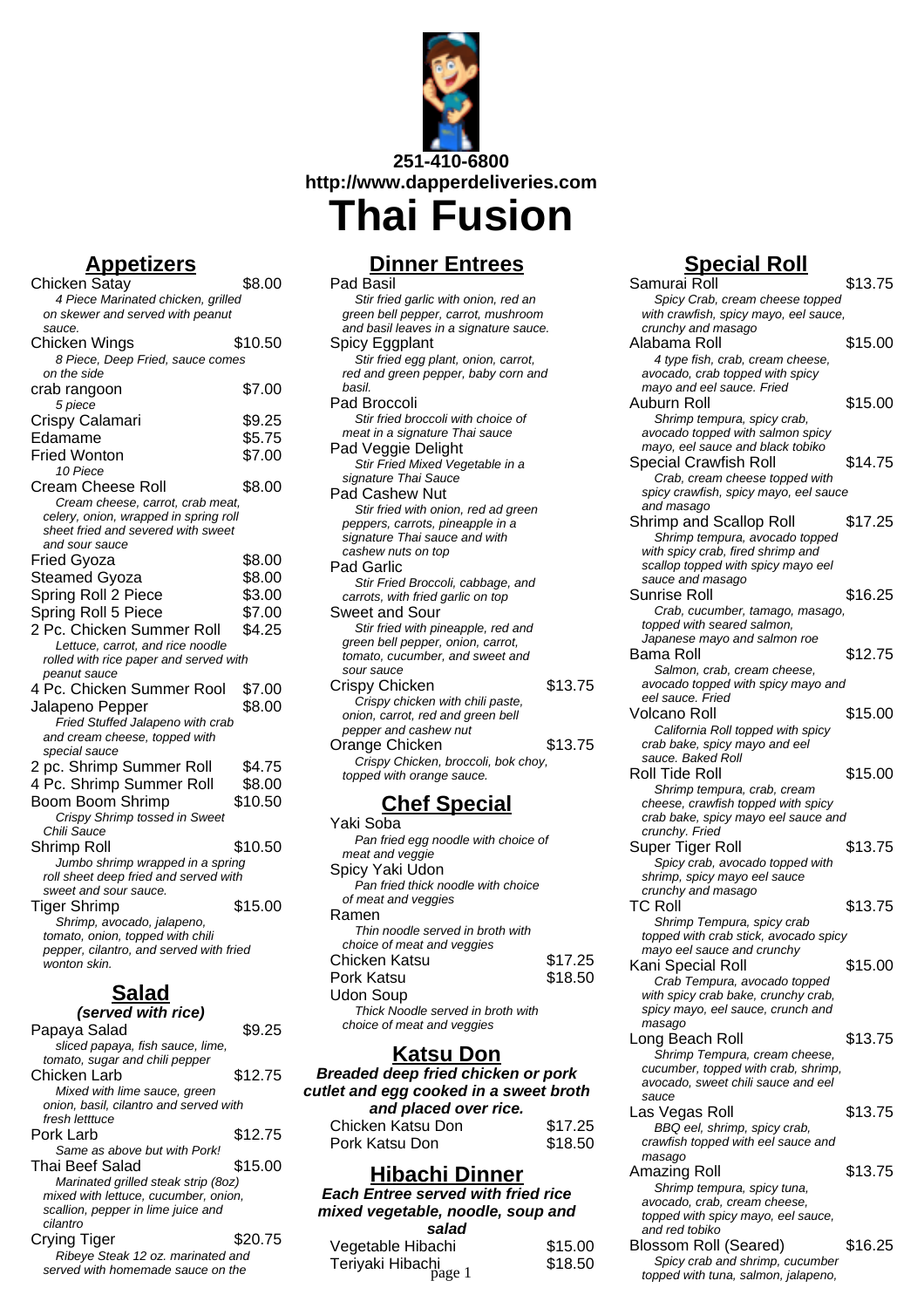side.

Yum Seafood Salad \$17,25

Lettuce, red and green onion, tomato, cumber, cilantro, lime and homemade sauce

### **Vietnamese Pho Soup**

**Rice noodle soup with your choice of protein garnished with green onion and cilantro served with bean**

| sprouts, lime, and basil on the side. |         |
|---------------------------------------|---------|
| Chicken Pho Soup                      | \$10.50 |
| <b>Meatball Pho Soup</b>              | \$10.50 |
| Beef Pho Soup                         | \$11.50 |
| <b>Combination Pho Soup</b>           | \$12.75 |
| Seafood Pho Soup                      | \$15.00 |

### **Tom Kha Soup**

#### **Coconut milk, kaffir lime leaf, mushrooms, onion, lime juice and cilantro**

| ымно                  |         |
|-----------------------|---------|
| Tom Kha Chicken Small | \$5.75  |
| Tom Kha Chicken Large | \$11.50 |
| Tom Kha Shrimp Small  | \$6.50  |
| Tom Kha Shrimp Large  | \$10.75 |
| Tom Kha Seafood       | \$15.00 |
|                       |         |

### **Tom Yum Soup**

#### **Sour and spicy broth served with lemongrass, kaffir lime leaves, mushroom, onion, lime juice and cilantro**

| ыаши                  |         |
|-----------------------|---------|
| Tom Yum Chicken Small | \$5.25  |
| Tom Yum Chicken Large | \$10.50 |
| Tom Yum Shrimp Small  | \$5.75  |
| Tom Yum Shrimp Large  | \$11.50 |
| Tom Yum Seafood       | \$13.75 |

### **Soup**

| Yen-Ta-Fo Pink Noodle Soup\$15.00   |         |
|-------------------------------------|---------|
| Wild rice noodle with Yen Ta Fo     |         |
| pink sauce, morning glory, bean     |         |
| sprouts, chinks of pork, fish ball, |         |
| seafood crispy wonton, onions, and  |         |
| cilantro                            |         |
| Small Wonton Soup                   | \$5.75  |
| Pork wontons cooked with clear      |         |
| soup with napa, green onion carrot, |         |
| and fried garlic                    |         |
| Large Wonton Soup                   | \$12.50 |
| Pork wontons cooked with clear      |         |
| soup with napa, green onion carrot, |         |
| and fried garlic                    |         |
| Egg Drop Soup Small                 | \$5.75  |
| Egg Drop Soup Large                 | \$10.50 |
| Miso Soup                           | \$4.75  |
| 16 oz.                              |         |
| Onion Soup                          | \$4.75  |
| 16 Oz.                              |         |
|                                     |         |

### **Beverages**

| <b>Bottle Water</b>   | \$1.75 |
|-----------------------|--------|
| Sweet Tea             | \$3.00 |
| Unsweet Tea           | \$3.00 |
| <b>Black Coffe</b>    | \$2.50 |
| <b>Ginseng Coffee</b> | \$2.50 |
| Jasmine Tea           | \$2.50 |
| Green Tea             | \$2.50 |
| Thai Iced Coffee      | \$3.50 |
| Thai Iced Tea         | \$3.50 |
| Coke                  | \$2.50 |
| Diet Coke             | \$2.50 |
| Sprite                | \$2.50 |
| Dr Pepper Bottle      | \$2.50 |
| Lemonade              | \$3.00 |

| Crab Meat Hibachi       | \$18.50 |
|-------------------------|---------|
| Feriyaki Salmon Hibachi | \$19.50 |
| Sirloin Steak Hibachi   | \$22.00 |
| Hibachi Shrimp          | \$24.25 |
| Ribeye Hibachi          | \$25.25 |
|                         |         |

# **Hibachi Add On and Side**

| \$1.25  |
|---------|
| \$2.50  |
| \$4.75  |
| \$4.75  |
| \$4.75  |
| \$5.75  |
| \$8.00  |
| \$8.00  |
| \$10.50 |
| \$8.00  |
| \$10.50 |
|         |

### **Noodle**

Pad Thai Pan fried thin rice noodles with eggs, bean sprouts in pad thai sauce topped with ground peanuts and lime on the side

Pad See Ew

pan fried wide rice noodles with eggs, broccoli, carrot in sweet soy sauce

Pad Kee Mao

Pan fried wide rice noodles basil, carrot, onion, and red and green bell pepper, murshroom

Pad Woonsen pan fried glass noodles with eggs,

broccoli, carrot, cabbage, onion Lomein

Pan fried yellow noodles with carrot, broccoli, baby corn and onion Lard Nar

Pad fried wide rice noodles with eggs, broccoli, carrot, bok choy and baby corn with a light gravy sauce. Crispy Noodle

Crispy eggs noodle with eggs, broccoli, carrot, bok choy and baby corn with a brown gravy sauce

# **Curry**

#### **Served with Rice**  $V$ egetable Curry  $$12.75$

| vegetable Oully     | <b>JIL.IJ</b> |
|---------------------|---------------|
| <b>Tofu Curry</b>   | \$12.75       |
| Chicken Curry       | \$13.75       |
| Pork Curry          | \$13.75       |
| Beef Curry          | \$15.00       |
| <b>Shrimp Curry</b> | \$15.00       |
| Combo Curry         | \$16.25       |
|                     |               |

## **Thai Fried Rice**

| Thai Fried                           |         |
|--------------------------------------|---------|
| Egg, broccoli, onion and carrot      |         |
| Spicy Thai Fried Rice                |         |
| Fried with egg, chili, basil leaves, |         |
| bell pepper, onion, carrot and       |         |
| mushroom                             |         |
| Pineapple Fried Rice                 |         |
| Egg, pineapple chunks, onion,        |         |
| carrots, green onions, curry powder, |         |
| raisins and cashew nut.              |         |
| Crab Fried Rice                      | \$15.00 |
| Egg, onion, green onion and crab     |         |
|                                      |         |

## **Sushi Sashimi Salad**

| Crab and Cucumber Salad | \$4.75 |
|-------------------------|--------|
| Seaweed Salad           | \$5.75 |
| <b>Squid Salad</b>      | \$5.75 |
| page 2                  |        |

| masago                                                             |         |
|--------------------------------------------------------------------|---------|
| Rainbow Roll                                                       | \$13.75 |
| California roll topped with tuna,                                  |         |
| salmon, white tuna, avocado                                        |         |
| <b>Super Rainbow Roll</b>                                          | \$16.25 |
| Spicy crab, cucumber, avocado                                      |         |
| topped with tuna, salmon, yellow tail,                             |         |
| white tuna, eel and masago                                         |         |
| Alaskan Roll                                                       | \$17.25 |
| Shrimp tempura, avocado, spicy                                     |         |
| salmon, topped with salmon and                                     |         |
| salmon roe                                                         |         |
| Dragon Roll                                                        | \$13.75 |
| Shrimp tempura, cream cheese                                       |         |
| topped with eel, avocado and eel                                   |         |
| sauce                                                              |         |
| Red Dragon Roll                                                    | \$15.00 |
|                                                                    |         |
| Shrimp tempura, cream cheese                                       |         |
| topped with spicy tuna, crab meat,<br>spicy mayo and eel sauce     |         |
|                                                                    | \$15.00 |
| <b>Black Dragon Roll</b>                                           |         |
| Shrimp tempura, cream cheese,                                      |         |
| topped with spicy tuna, eel, avocado,                              |         |
| spicy mayo, eel sauce, crunchy and<br>black tobiko                 |         |
|                                                                    |         |
| Scorpion Roll (cucumber wrap) \$15.00                              |         |
| Tuna, salmon, yellow tail, crab,                                   |         |
| avocado, tamago wrapped with                                       |         |
| cucumber topped with special ponzu<br>sauce and masago             |         |
| Special Bama Roll                                                  | \$15.00 |
|                                                                    |         |
| Shrimp tempura, crab, cream<br>cheese, crawfish, topped with spicy |         |
| tuna, spicy mayo eel sauce and                                     |         |
| masago. Fried                                                      |         |
| Spider Roll                                                        | \$11.50 |
| Fried soft shell crab, spicy crab,                                 |         |
| cucumber, avocado, lettuce topped                                  |         |
|                                                                    |         |
|                                                                    |         |
| with eel sauce and masago<br>Kiss of Fired                         |         |
|                                                                    | \$15.00 |
| Shrimp tempura topped with spicy                                   |         |
| tuna, sliced avocado, spicy mayo, eel                              |         |
| sauce, siracha, crunchy and tobiko<br><b>Super Crunchy Roll</b>    | \$13.75 |
|                                                                    |         |
| Shrimp tempura, crab, cream<br>cheese, avocado, crawfish, topped   |         |
| with spicy mayo and eel sauce. Fried                               |         |
| Tuna Lover                                                         | \$16.25 |
| Shrimp tempura, spicy tuna topped                                  |         |
| with tuna, avocado and red tobiko                                  |         |
| Kappa Roll (cucumber wrap                                          | \$12.75 |
| Spicy crab, shrimp, avocado,                                       |         |
| cream cheese wrapped with                                          |         |
| cucumber and topped with special                                   |         |
| ponzu sauce                                                        |         |
| Jasmine Roll                                                       | \$12.75 |
| Shrimp tempura, spicy crab, cream                                  |         |
| cheese, avocado topped with spicy                                  |         |
| mayo and eel sauce. Fried                                          |         |
| Hurricane Roll                                                     | \$12.75 |
| Salmon, crab, cream cheese, fired                                  |         |
| jalapeno, topped with spicy mayo,                                  |         |
| and eel sauce. fried                                               |         |
| American Dream Roll                                                | \$13.75 |
| Shrimp tempura, cream cheese,                                      |         |
| topped with spicy crab bake, spicy                                 |         |
| mayo eel sauce and crunchy. fried                                  |         |
| Mega Roll                                                          | \$15.00 |
| Shrimp tempura, crab, cream                                        |         |
| cheese, topped with spicy crab bake,                               |         |
| crawish, jalapeno spicy mayo, eel                                  |         |
| sauce, sweet chili and crunchy. Fried<br>or Baked                  |         |
| Sakura Roll                                                        | \$13.75 |
| Shrimp Tempura, cream cheese,                                      |         |
| topped with spicy crab bake, spicy                                 |         |
| mayo, eel sauce, crunchy, masago.<br><b>Baked Roll</b>             |         |

eel sauce, sweet chili sauce and

# **Classic Roll**

| d      | -<br>\$5.75 | Crab Roll               | \$5.75 |
|--------|-------------|-------------------------|--------|
|        | \$5.75      | California Roll         | \$7.00 |
| page 2 |             | Crab. Cucumber. Avocado |        |